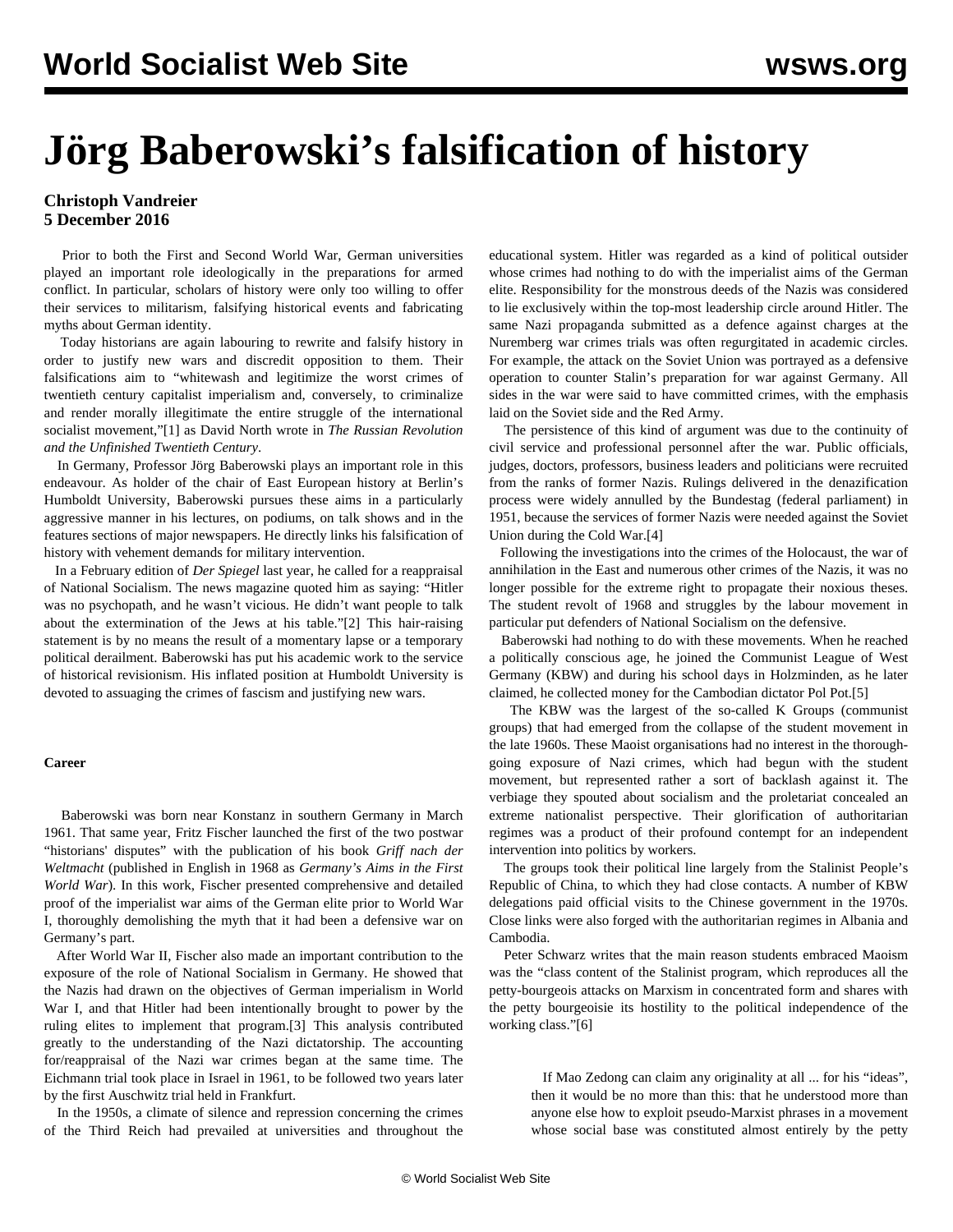bourgeoisie, namely the peasantry, and which systematically suppressed every independent political movement of the urban proletariat.[7]

 The K Groups' hostility to the Soviet Union was also coloured by this political orientation. They rejected the world's first workers' state not because of its bureaucratic degeneration, but because it continued to represent—although in a distorted form—the gains of the October Revolution. On the other hand, the brutal dictatorship of the bureaucracy was supported by the K Groups. Not only did they defend the terror regimes of Pol Pot in Cambodia, Enver Hoxha in Albania and Mao Zedong in China; they also glorified Josef Stalin, who embodied the dictatorship of the bureaucracy and orchestrated the murder of hundreds of thousands of communists.

 The KBW and their associates took the position that Khrushchev's de-Stalinization policies had initiated the rise to power of a new bourgeoisie. They therefore described the Soviet Union as "social imperialist." Following the line of the Chinese communist party, they proclaimed the US and the USSR to be the main enemies of the people. Combating these two major powers was held to be the task of an alliance between smaller industrial nations and developing countries. This led the K Groups to adopt a rabid form of nationalism that even exceeded the nationalistic positions of Stalin and Mao. The Communist Party of Germany/Marxists-Leninists (KPD/ML) went so far as calling for the upgrading of the Bundeswehr (German army) and the creation of a "National United Front" to counter "Soviet hegemony". Meetings with openly right-wing extremist groups have also been documented in relation to the history of the KPD.[8]

 In the second half of the 1970s, the KBW frequently collaborated with the KPD and the KPD/ML. Although the KBW was initially critical of the extreme right-wing "Defence of the Fatherland", it increasingly closed ground with the other K Groups. In 1978, the KBW's theoretical press organ declared that the USSR "together with US imperialism is dividing and suppressing the German nation". The national question was propagated "as a lever for the proletarian revolution".[9]

 During the K Groups' period of disintegration in the early 1980s, their members undertook a further shift to the right. Some took up openly extreme right-wing views.[10] The *Communist People's Daily* (KVZ), the central organ of the KBW, published an advertisement for the new-right newspaper *We Ourselves* in February 1982. Most of the K Groups subsequently moved to the Greens and constituted the Realo (realist) wing there. Former cadres of the KBW today occupy key positions in business, politics and the media.[11]

 Like many of his former like-minded companions, Jörg Baberowski's early indoctrination by the KBW became the starting point for the development of his far-right agenda. It was one which displayed a remarkable degree of continuity. Baberowski retained his predilection for authoritarian regimes, merely switching his allegiance from Stalin, Mao and Pol Pot to the Russian President Vladimir Putin and the Egyptian dictator Abd al-Fattah al-Sisi.[12] He has also retained his contempt for workers as is especially evident in his descriptions of the Russian Revolution (see below).

 Above all he drew on the German nationalist perspective of the KBW. During his history studies in Göttingen, which began in 1982 and finished in 1988, Baberowski sided with those who wanted to whitewash the crimes of the Nazis in order to rehabilitate German nationalism. Around that time, right-wing academics felt encouraged by the election of Helmut Kohl as chancellor to reverse the developments of previous decades. During the federal elections of 1983, Kohl called for a "spiritual and moral about turn." He said Germans had to once again learn how to "walk with their heads high". On May 5,1985, the chancellor made clear what he meant when he visited the military cemetery of Bitburg, together with US President Ronald Reagan. There, he paid tribute not only to fallen Wehrmacht (World War II German army) soldiers, but also members of the Waffen SS.

 A year later, a group of right-wing historians and publicists began an offensive that triggered the second "historians' dispute". The immediate cause of the dispute was an article by the historian Ernst Nolte in the *Frankfurter Allgemeine Zeitung*. In it, he claimed that it was necessary to normalise the perception of German history. He declared that other nations had also committed war crimes. In order to effect the normalisation, he played down the horrors of the Holocaust and other Nazi crimes. He did so by depicting the industrial extermination of the Jews as an understandable reaction to the savagery and violence of Bolshevism. This resulted in repetition of the Nazi propaganda that the war and the terror against the Soviet Union had had a "preventive character".

 At the same time, the following question seemed permissible and even unavoidable: Did not the National Socialists, did not Hitler commit an "Asiatic" crime perhaps because they saw themselves and their kind as potential or real victims of an "Asiatic" crime? Did not the Gulag archipelago precede Auschwitz? Was not the "class murder" of the Bolsheviks the logical and factual precursor of the "genocide" of the Nazis?[13]

 These remarks caused a storm of indignation. Many intellectuals such as Jürgen Habermas, Rudolf Augstein, Heinrich August Winkler, Hans-Ulrich Wehler and Hans Mommsen sharply rejected them and publicly heaped criticism on Nolte himself. The criticism of Nolte was varied and complex, but in general it made clear ...

 1. That Nolte's attempt to explain the Holocaust as a consequence of Hitler's personal fears served to obscure the role of the ruling elites in Germany;

 2. That the assertion that Nazi Germany had only defended itself in the war was historically untenable;

 3. That the social and political foundations of the Stalinist terror, on one hand, and the Nazi crimes, on the other, were very different and therefore precluded the possibility to set off one against the other.

 Following these clashes, Nolte's views were discredited. Hans Mommsen accused Nolte of approximating "extreme right-wing views"[14], and Nolte himself was soon speaking only at far-right gatherings.

 For his part Jörg Baberowski defended Nolte in 1986. He told *Der Spiegel* he had been the only student in his advanced seminar to have spoken out for the Nazi apologist. In the same article, Baberowski holds fast to this position and declares: "Nolte was wronged. Historically he was right."[15]

 Baberowski made it his mission to rehabilitate Nolte. He henceforth devoted himself to writing about the history of Russia and the Soviet Union. In 1994, he completed his doctorate at the Frankfurt University with the thesis "Autocracy and Justice. On the relationship between the rule of law and social backwardness in the late Tsarist Empire, 1864-1914." Seven years later, he qualified as a lecturer at Tübingen University with his work "Civilizing Mission, Nationalism and the Origins of Stalinism in Azerbaidzhan, 1828-1941."

 Since then, Baberowski has primarily concerned himself with the October Revolution and Stalinism in the Soviet Union. His main objective resides in mitigating Nazi crimes and thereby rehabilitating Nolte. By distorting and slandering the Bolshevik revolution as a barbaric attack on European civilization, depicting Stalinism as an inevitable consequence of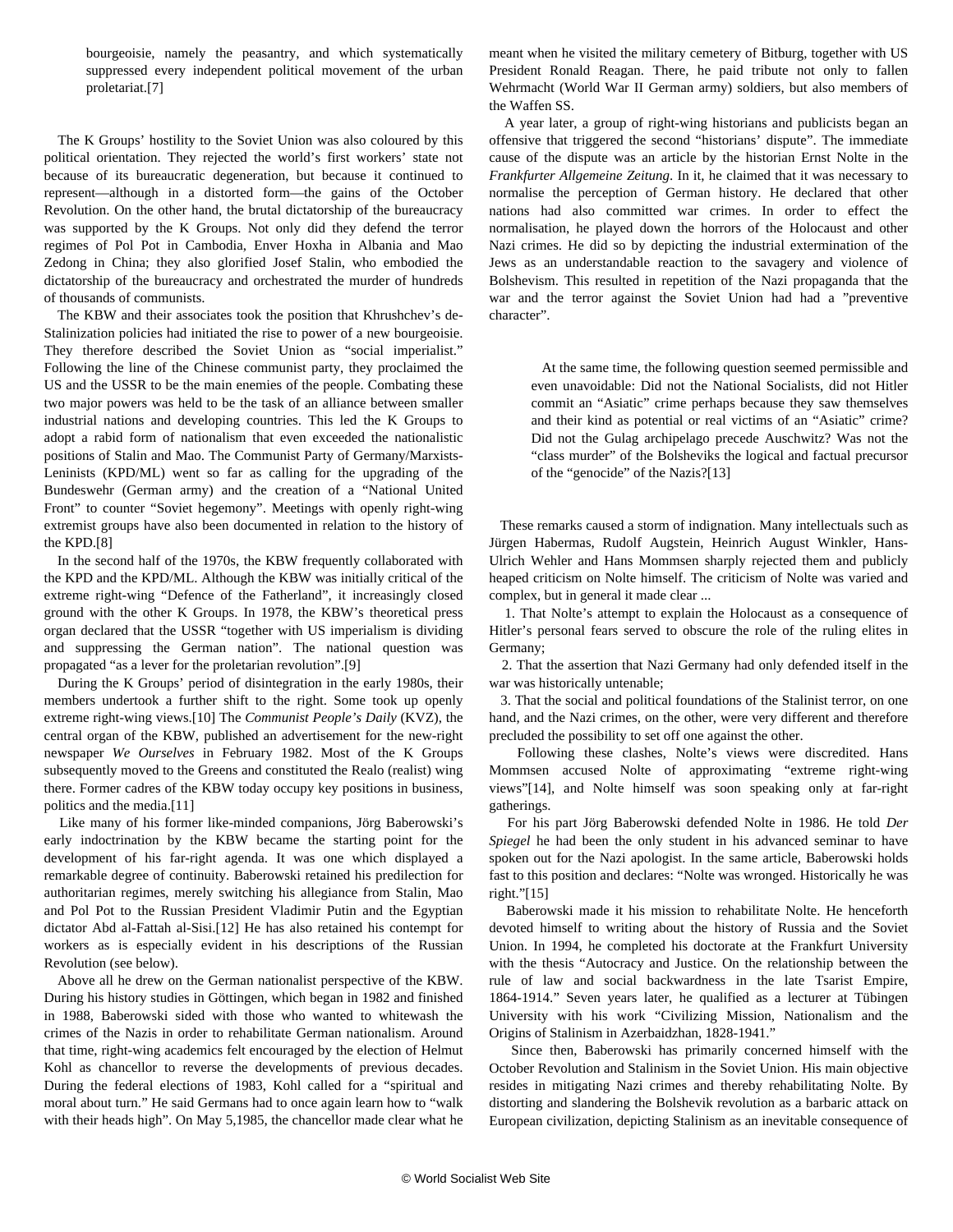the October Revolution and focusing on Stalin's violence, while excluding its political and social context, he implicitly tries to justify the German invasion of the Soviet Union as an act of self-defence.

 After the restoration of capitalism in the Soviet Union and the reunification of Germany, such conceptions gained ground. Concurrent with the resurgence of German militarism, a systematic attempt has been made in recent years to rewrite history and downplay the crimes of German imperialism in order to prepare for new wars.

#### **Baberowski at the Humboldt University**

 This explains Baberowski's rapid career curve. Just one year after obtaining his doctorate, he was engaged as a tenured professor at Humboldt University, without having hitherto shown any particular merit. He had no hesitation in laying down his programme in his inaugural lecture. It was a fierce diatribe against the Bolsheviks and presented the Stalinist Terror as a logical consequence of the October Revolution.[16]

 Baberowski funds his bloated professorial staff, consisting of almost forty colleagues, largely from third-party sources. The money comes from, among others, the Volkswagen Foundation and the Hamburg Institute for Social Research. At least eight of his employed staff are also financed through the special research field, the "Representation of Social Orders in Transition," by the state-sponsored German Research Foundation.

 Baberowski also maintains close relations with the German Military Forces Centre for Military History and Social Sciences (ZMSBw) in Potsdam, for which he writes and lectures. Commissioned by the Military History Research Office (MGFA), which merged with the ZMSBw in 2013, he collaborated in the writing of two publications intended for German soldiers "as guides in action."[17] A picture on the MGFA web site[18] shows Baberowski together with Lt. Col. Dr. Burkhard Köster. The two men officially launched an MGFA book about the Balkans at the foreign office in June 2009. The picture depicts Baberowski alongside representatives of the armed forces. It underlines his close cooperation with the German military and the gearing of his work at Humboldt University to its interests. This has significant implications for the scholarly content of his professorship.

 Baberowski also supervised at least one PhD project in collaboration with the head of MGFA, Rolf-Dieter Müller. This concerned the doctoral thesis of Sebastian Stopper, who took a doctorate under Baberowski's tutelage in 2012. Stopper's work on the partisan movement in the Bryansk region was classified by a Russian court as the work of an extremist, because the author presents the German war of annihilation as a justifiable response to the operations of the partisans.[19] According to the author, "The crimes of German troops in the occupied part of the Soviet Union" were not particularly "German" or "Nazi," because they were similar to those committed by Soviet troops.[20]

 Baberowski also maintains close links with the Hoover Institution at Stanford University. By his own account, he received inspiration for his latest monograph, *Scorched Earth*, from Hoover fellow and notorious anticommunist Paul Gregory. In 2013, he participated in a summer workshop of the Hoover Institution, where he met Robert Service. Baberowski thereupon invited Service, whose falsifications of history have been extensively exposed, to present his discredited biography of Leon Trotsky at Humboldt University in February 2014.

 While Baberowski exploits all media channels to spread his reactionary views, he aggressively attacks his critics and tries to suppress any discussion of his theses. At a publicly announced event featuring himself and Robert Service, he used security personnel to block the entrance of critical professors, students and journalists.

 Last autumn, he asked the university administration to ban from the campus a meeting called by the International Youth and Students for Social Equality (IYSSE) under the title, "Why do the German elites once again want war?" He regularly refuses to answer questions about his rightwing theses during podium discussions, reacting with hysterical tantrums.

 When initiatives of the IYSSE drew growing support, other students began criticising the militarism of their professors by initiating the Münkler Watch blog. At this point, Baberowski completely lost his composure. In the Berlin *Tagesspiegel*, he described the students as "crackpots" and demanded their banning from campus and that legal steps be taken against them.[21] He had previously insulted the university administration in the *Frankfurter Allgemeine Zeitung*, because it failed to comply with his demands and decided to soft-pedal on the issue. According to Baberowski, the university management was "cowardly," thought only of themselves and were afraid of negative publicity.[22]

 Following the exclusion of critics from the event with Robert Service, the IYSSE declared that Baberowski's authoritarian practices were in line with his attempt to rewrite history: "A specific policy requires specific means. Baberowski's behavior on February 12 has shown that such a revision of history can be achieved only through intimidation and the suppression of dissent."[23] This assessment has meanwhile been confirmed.

 Another of Baberowski's strategies is to accuse his critics of slander. With respect to the IYSSE, he has never been able to justify such an allegation. He tries instead to cover his tracks. At a panel discussion organised by the Körber Foundation on June 1 this year, he stated—contrary to his previous declarations—that historian Ernst Nolte had been in the wrong. He failed, however, to distance himself from Nolte's theses, which he had always promoted. Baberowski apparently thinks that his own apologists won't insist too much on academic integrity. A closer look at Baberowski's academic work should therefore be undertaken in order to expose the basic line underlying the tactical zigzags of his expressed views.

#### **Theory of history and violence**

 Jörg Baberowksi is not a genuine academic scholar; he is a right-wing ideologue. He argues for a purely subjective or ideological approach to history. He is principally concerned with presenting what he refers to as "new perspectives" on events. His argumentation is based on the antirational positions of Michel Foucault, Martin Heidegger and Hans-Georg Gadamer, and takes their views to the extreme.

 ... there is no reality beyond the consciousness which produces it. We must rid ourselves of the idea that we can learn how the Russian revolution really was by reconstructing events as mediated through documents…[24]

 But the existence of facts is bound up with their observation, and they are proven true to a person if other people confirm what he himself has observed. Truths are based on agreements made among people ... What is called "objective knowledge" is, on closer consideration, nothing more than inter-personal subjective knowledge based on hypotheses. Truth is what I and others hold to be true and confirm to each other as the truth.[25]

This implies that if Holocaust deniers Günter Deckert and Horst Mahler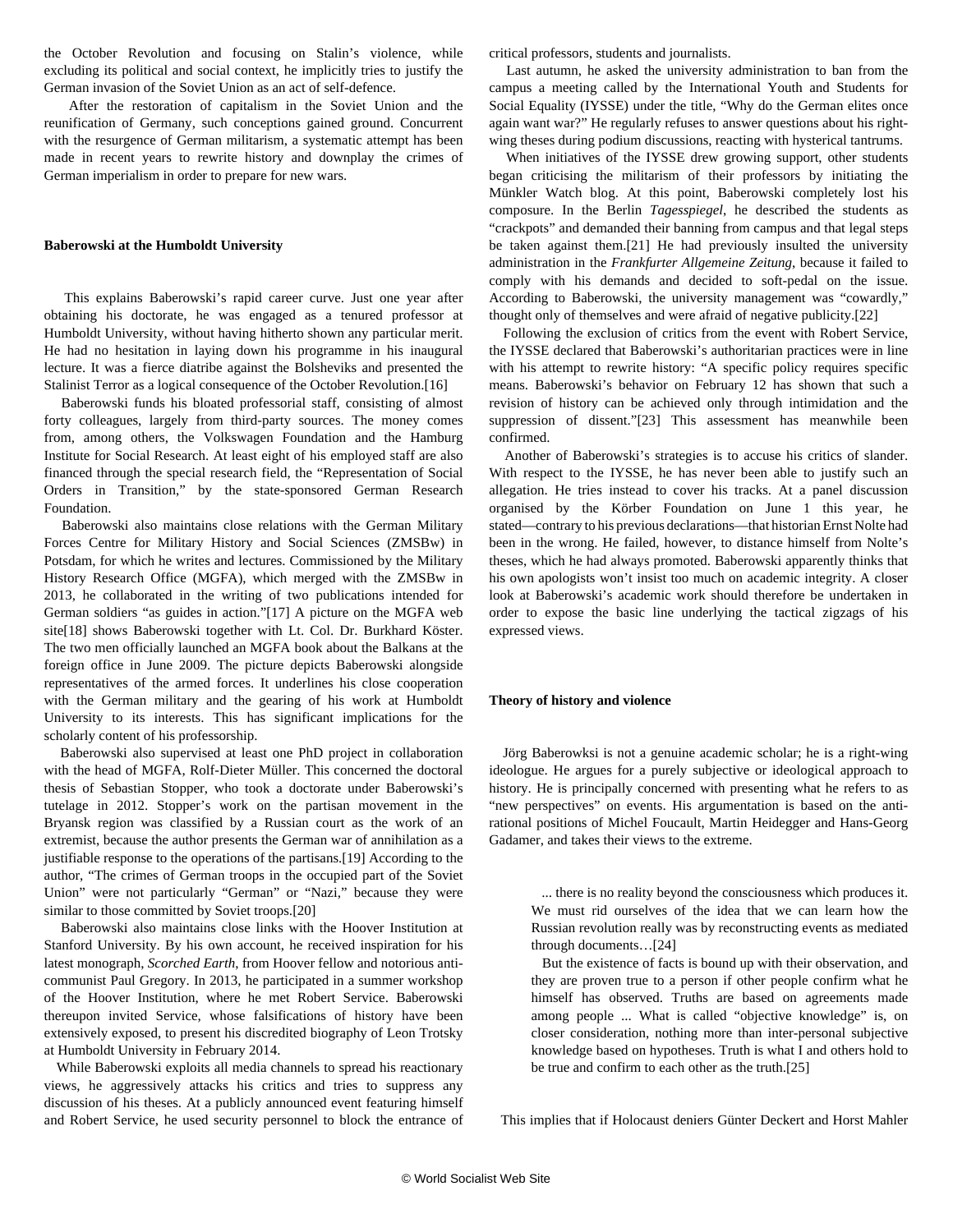conclude that there never was an Auschwitz, then this is a truth that is on a par with all others. In a text from 2014, Baberowski even denies the possibility of any causal relation between events:

 It is said that events of the present can only be explained by reference to history. Not only historians consider this sentence to be true. It has become self-evident to us. But what happened in the past is not the source of the behaviour of those who come after. We do not even know if or how an event occurred. This is so because life is not a series of events that are causally linked. It is made up of distinct moments.[26]

 Starting from this irrational epistemology, Baberowski then develops a very explicit notion of the task of historiography:

 Scholarship can achieve nothing more than imparting plausibility and internal consistency to what it describes. The scientific nature of history amounts to meeting the conditions of premises historiography has posed for itself...[27]

 It would be impossible to formulate an ideological approach to the subject matter more explicitly. The instruments of science are to be employed, not to elucidate issues through critical analysis, but to confer plausibility on what is being described. Whether it is a lie that is to appear plausible, is irrelevant as far as Baberowski is concerned. The only important issue is that the author is seen to argue in line with his own premises.

 Baberowski's approach here draws not only on the poststructuralist Foucault, but also on Heidegger and Gadamer. He seizes upon the reactionary core of their ideology. He understands history as the tradition of individuals or groups of people, such as nations or races. It is not a development that can be understood, but instead determines how people see the world and what particular identity they develop.

 We now see that it is not our task to distance ourselves from what has been handed down to us.We don't even have the choice, because we are ourselves within that heritage. This heritage cannot be objectified, it is not something that can be posed as a distinct object outside of us…[28]

 Therefore, according Baberowski, basic concepts and theories that underlie scientific knowledge can themselves not be objects of analysis. On the contrary, Baberowski asserts the unsurmountable nature of one's own frame of reference. For him, history is the tradition in which one stands, but it is not an objectifiable process that can be critically examined. According to this logic, historiography can only concern itself with the creation of identity, and not with objective knowledge.

 However, the basic concepts, on which Baberowski grounds his work, are not at all beyond the bounds of investigation and in fact very clearly express the social interests of the ruling class. The central category for him is violence. In this respect, his ideas are based on the works of Wolfgang Sofsky[29] and Jan-Philipp Reemtsma[30], who understand violence as the *conditio humana*, the fundamental condition of human existence. In this concept, violence is understood as the prime and elemental basic need, which is not conditioned by any specific reason or cause. Accordingly, the continual recourse to violence by human beings

can only be prevented by a strong state, which monopolises the use of violence. Baberowski summarises the concept with the following words:

 Whatever violence may be, it is always presented as a deviation, a wrong course, an aberration or sickness that will one day be cured. Once illnesses are diagnosed, according to the logic of therapists, they can also be cured: by civilization, by tolerance and social justice. All the explanations put forward by cultural and social scientists to account for the outbreak of violence have only been variations on this one theme, resting on the belief that social conditions can be manufactured. Faith in the cessation of violence is perhaps the last utopia one can still cling to.[31]

 In this shallow reasoning, violence occurs without reason or cause. It is simply there and spontaneously descends upon people, irrespective of the conditions under which they live, how they grew up, what interests they have, etc. Whoever "thinks a war of extermination is a perversion of human nature has understood nothing about the nature of violence", writes Baberowski.[32]

 The only remedy considered by Baberowski to be effective against violence is the violence of the state apparatus.[33] Of course, Baberowski is incapable of substantiating such outlandish theories either biologically or via evolutionary theory, nor psychologically or sociologically. He simply asserts them. The roots of his thesis are not in science but the tradition of ultra-reactionary thinking, as represented by the likes of Martin Heidegger or Arthur Moeller van den Bruck. In both of these cases, the incomprehensibility and immutability of social relationships is at the core of their systems of thought. Underlying their position is a requirement to defend existing relations of oppression and exploitation. Despite all the wavering relativity of his epistemology, Baberowski is very clear on this point. In his chapter on Karl Marx, he writes:

 Life is coercion. And nothing suggests that the unseen powers and complex systems dominating modern society will dissolve by themselves. We will, at best, replace an old with a new form of bondage and draw new concepts of freedom.[34]

 Baberowski has thereby outlined the basic thrust of his work. He is concerned with justifying the increasing brutality of the ruling class, the militarisation of society and the restriction of democratic rights, as well as preparing for wars, as he so demanded at a panel discussion in the German Historical Museum in October 2014 (see below). Coercion is an inseparable part of human existence, and the power of the state is necessary in order to avoid anarchy and terror. That is the core of Baberowski's theoretical construction.

 On this basis, he sketches a history of the twentieth century which has little in common with actual events. As he denies any causal relationships in history, historical events serve him only as a starting point for his reactionary theses and as expressions of unconditional violence. *Scorched Earth* is typical in this respect. The book is a furious diatribe against the Bolsheviks, written in vulgar language and which repeatedly exudes undisguised contempt for the Russian workers and peasants. The central thesis of the work is that the October Revolution was the origin of the barbarism of the twentieth century. It is said to have destroyed the bourgeois order and thus opened opportunities for violence which psychopaths like Stalin were able to exploit to the full.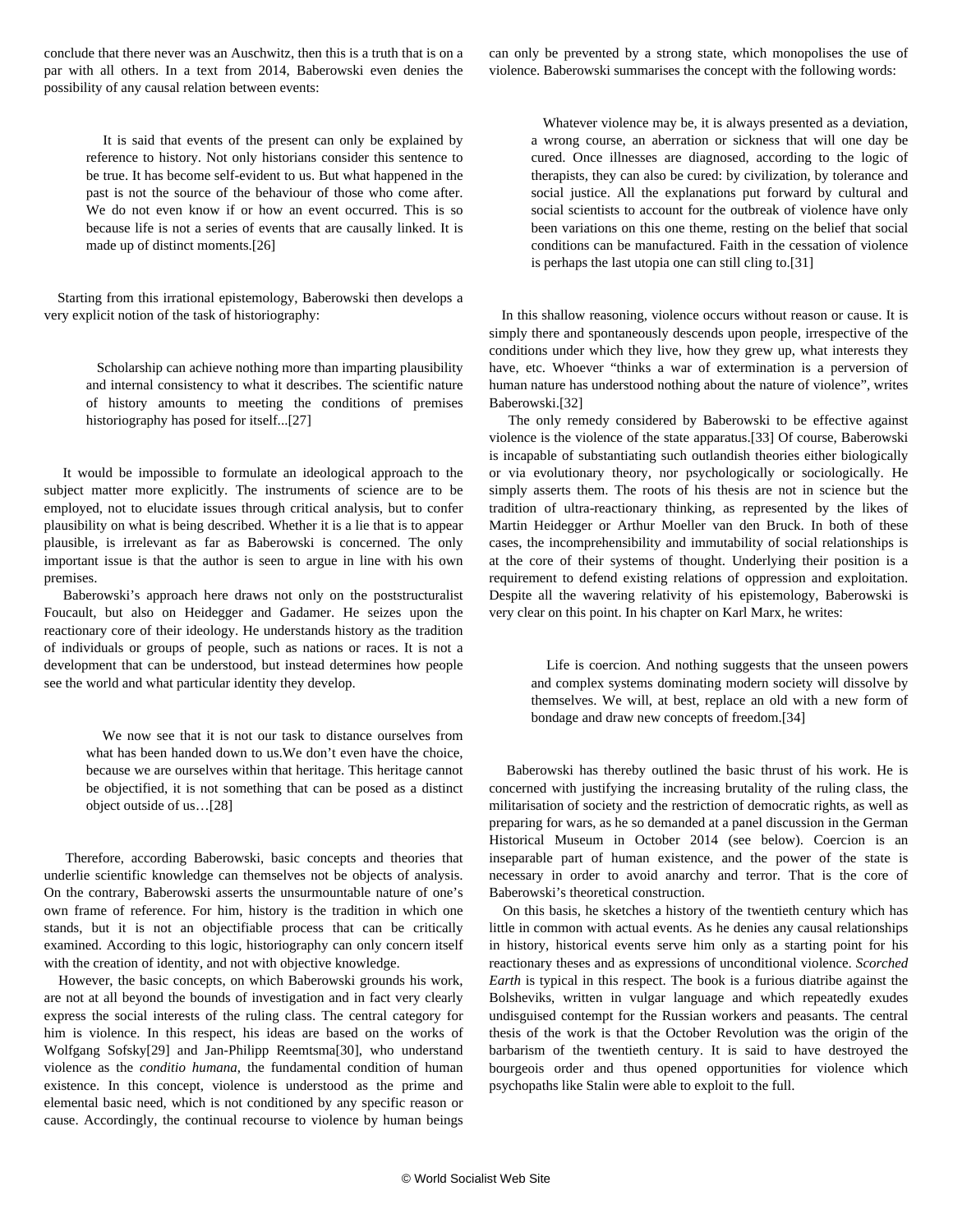### **Falsification of the October Revolution**

 The October Revolution is presented as the eruption of violence on the part of a backward, brutal and alcohol-dependent workforce. "The 1917 Revolution was a revolt of embittered people, brutalized by the war. Along with the old order, it drove the spirit of European civilization out of the land," writes Baberowski.[35] He claims that the Bolsheviks had been unable to find political access to the brutalised masses, and only managed to establish a brief relationship with them, on the basis of the Bolsheviks' penchant for violence and macho behaviour.

 The Bolsheviks prevailed, not because they offered the most attractive political program but because they were the most violent. And in the end, the starving weakened population apathetically abandoned itself to their madness.[36]

 Baberowski refers to Lenin as a "malevolent armchair criminal, to whom human tragedy, suffering, and misery were of no consequence.[37] For him, "wars were abstractions and people mere numbers. They were all simply parts of that great game of violence where the reward was power."[38] Baberowski goes so far as to claim that the Bolsheviks had yearned for the First World War.

> Just as the Bolsheviks needed the war because it suited their purposes as well as their nature, they also needed the defeat so that their planned upheaval could succeed.[39]

 Concerning the Civil War, he writes: Had it "not occurred, the Bolsheviks would have needed to declare a war in order to justify their practices."[40]

 This account of the Bolsheviks and the October Revolution has nothing whatsoever to do with actual historical events. It is a crude slander. Along with the Serbian social democrats, the Bolsheviks were the only party in Europe to vehemently reject the war from the very start. Due to their principled opposition they were held in great respect by the working class. On the basis of their systematic political and theoretical work, the Bolsheviks were able to widely extend their influence at the expense of the Mensheviks prior to the outbreak of war in 1913 and 1914.

 In his text "The Bolsheviks' seizure of power in October 1917: coup d'état or revolution?" David North impressively establishes that the October Revolution was based on the political foundation of years of agitation and education of the working class by Russian social democracy. He observes,

 The conquest of power by the Bolshevik Party was anything but the outcome of a putsch … The Bolshevik Party spent much of the year trying to keep pace with a mass movement that possessed a dynamic momentum whose equal had not been seen since the French Revolution.[41]

 The American historian, Alexander Rabinowitch summarises the essence of his book *The Bolsheviks Come to Power: The Revolution of 1917 in Petrograd*—which Baberowski also had to include as a standard reference in his seminars—with the following words:

 The October Revolution in Petrograd, I concluded, was less a military operation than a gradual process rooted in popular political culture, widespread disenchantment with the results of the February Revolution, and, in that context, the magnetic attraction of the Bolsheviks' promises of immediate peace, bread, land for the peasantry and grassroots democracy exercised through multiparty soviets.[42]

 The October Revolution was the first step towards the liberation of humanity from capitalist barbarism. It ended the First World War, which had cost the lives of more than two million workers and peasants in Russia alone. The aim was the world socialist revolution, which was to end war and exploitation forever.

 After the Soviets had taken power in Russia on November 7, 1917 under the leadership of the Bolsheviks, the ruling class in Russia and all over the world turned against the young workers' state. During the Civil War, fourteen foreign powers intervened militarily on the side of the White Army. The enormous brutality of the White troops exposed the full scale of the old regime's capacity for violence, which had forced the workers and peasants into the slaughterhouse of WWI. Anti-Semitic pogroms, massacres of peasants and mass executions of workers were an integral part of the counter-revolutionary warfare. They claimed the lives of hundreds of thousands of victims.

 In his second major work, *The Bolsheviks in Power: The First Year of Soviet Rule in Petrograd*, Rabinowitch describes in a wealth of detail how the Red Terror developed in Petrograd as an act of self-defence against the foreign intervention and the White counter-revolution. Far from constituting an arbitrary outburst of violence, the measures taken were necessary and accompanied by intense debate within the Soviets and the Bolshevik Party.[43]

 Leon Trotsky, who led the Red Army in the Civil War, explained in "Terrorism and Communism" in 1920 that brutality of the war was an expression of the fact that the bourgeoisie all over the world saw itself threatened by the workers' state, and that the Russian workers had to defend themselves against powerful reactionary forces. Responding to German Social Democrat Karl Kautsky, Trotsky therefore defended the Red Terror and emphasised the main difference between the violence of the oppressed and the violence of the oppressors.

 The terror of Tsarism was directed against the proletariat. The gendarmerie of Tsarism throttled the workers who were fighting for the Socialist order. Our Extraordinary Commissions shoot landlords, capitalists, and generals who are striving to restore the capitalist order.[44]

 One searches in vain in Baberowski's work for any indications of the root causes of the violent measures adopted by the Bolsheviks. He fails to mention even once the intervention of foreign powers and shrugs off the White terror as unorganised acts of individuals. "Ultimately the enemy existed in the minds of the Bolsheviks alone, and this is why the terror was able to grow to such excessive and monstrous proportions", he writes in *Scorched Earth*.[45] By suppressing any consideration of the historical conditions in which the Soviet power found itself, Baberowski tries to draw a picture of a gratuitous outbreak of violence that is attributed solely to the alleged insanity of the Bolsheviks and backwardness of the masses. He thus concludes that "the Red terror combined obsessions and delusions with the lust for violence".<sup>[46]</sup>

 These vulgar and ahistorical tirades serve Baberowski to justify violent state regimes and criminalise any opposition to the prevailing order. They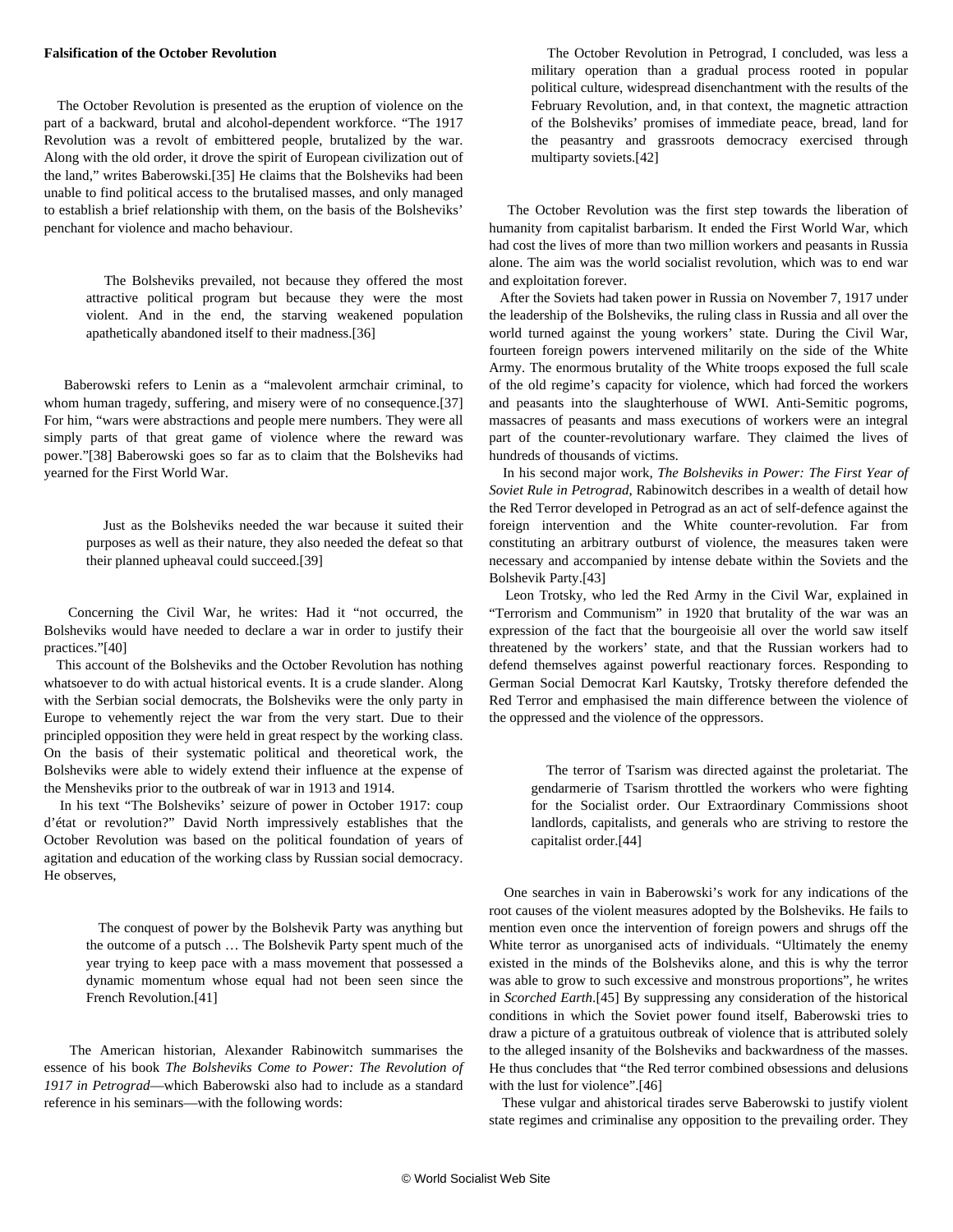form the basis for his explanation of Stalinism, which is also detached from its historical context and represented as a seamless continuation of the October Revolution.

#### **Decontextualisation of Stalinism**

 Baberowski draws a direct line from the Revolution to Stalinist terror. He claims the Civil War was the "the dress rehearsal for Stalinism" and "Stalinism before the fact."[47] The scale of the Stalinist terror is also said to have been justified by the attempt of the October Revolution to overcome the bourgeois order:

 It was the atmosphere of total arbitrariness and uncertainty ruling the Soviet Union at this time that allowed Stalin to live out his fantasies of total power and sate his lust for violence. The Bolsheviks had begun a crusade against old Russia, and in doing so floodgates had been opened, from which violence could pour unabated.[48]

 Baberowski explicitly denies any sense behind Stalin's terror and represents it as the individual act of a madman, and one which became possible because the Revolution had opened a "space for violence".

> The terror came in waves. It gained in intensity whenever the dictator decided to give the violence free rein, and it died down again whenever he got tired of it. The violence was a product neither of the system nor of social conflicts.[49]

 Throughout the book, Baberowski lines up one detailed depiction of violence after the other, without presenting any historical context even in outline. On the contrary, in order to be able to maintain his absurd thesis of unconditional violence, he has to completely omit or falsify the real historical events.

 The truth is that the mass terror perpetrated by Stalin in the 1930s was not a result of the October Revolution. It was instead specifically directed against the socialist legacy of the Revolution. Hundreds of thousands of communists were killed in the great purges or died in the camps of the Gulag.

 The 1920s were marked in the Soviet Union by fierce battles between the ruling Stalinist clique and the Left Opposition around Leon Trotsky. While the former represented the dictatorship of the bureaucratic layer against the workers, the latter defended the internationalist programme of the October Revolution and workers' democracy. The social and political contradictions between the bureaucracy and the working class, which expressed themselves in these battles, assumed increasingly sharper forms and led to the purges of the 1930s, the height of the Stalinist counterrevolution.

 The Russian historian Vadim Rogovin concludes his extensive work on the Stalinist purges with the observation: "they represented Stalin's only possible answer to growing opposition within the communist movement both inside and outside the Soviet Union".[50] Trotsky himself proposed a similar characterisation of the great Stalinist terror.

The 'purges', monstrous both in scale and methods, reflect the

unbearable tension in relations between the Soviet bureaucracy and the people. ... Stalin carried out this purge not as the vain caprice of an oriental despot; he was compelled to do it by his struggle to preserve power.[51]

 In the introduction to Trotsky's major work *The Revolution Betrayed*, David North compellingly summarises the reasons for the growth of the bureaucracy under Stalin's leadership. It involved fundamental social processes.

 While the belated development of capitalism in Russia had made possible the creation of the Soviet state, the unexpected delay in the victorious development of the world socialist revolution was the principal cause of its degeneration. The form assumed by that degeneration was the massive growth of the bureaucracy in the apparatus of the Soviet state and the Bolshevik Party and the extraordinary concentration of power in its hands.[52]

 But Baberowski is interested in neither the political debates nor their social contexts, primarily because they contradict his fatuous theory of violence. In the entire book of 600 pages, he devotes a mere four pages to the debates of the 1920s. There, he sees the striving for "influence and power" and "differing notions" as the essential reasons for the conflicts.[53] Baberowski later declares that the Trotskyists were merely a "handful of helpless Communists" and Stalin's fear of an "existential threat" to his reign was a figment of his fantasies.[54] He submits absolutely no evidence to support such a thesis.

 In his attempt to portray Stalinism as the inevitable consequence of the Revolution, Baberowski goes far beyond these omissions and trivialisations. He resorts to blatant falsifications. A particularly odious example is his depiction of Trotsky's vision of the new human being.

 Trotsky had explained his views on the development of the "new man" in socialist society in a section of his booklet *Literature and Revolution*. He describes there how the personalities of people in a truly democratic society will unfold and develop when important social decisions will carry along "large popular masses."[55] Trotsky explains how unconscious political, economic and cultural processes will surface into human awareness and thus make people the masters of society and their own natures. The text stresses the October Revolution's aim to create a society "in which the free development of each is the condition for the free development of all".[56]

 Having very selectively quoted from Trotsky's text, Baberowski then turns Trotsky's meaning upside-down. Instead of the self-empowerment of the people, he alleges they were subjected to dictatorship and oppression, in the form experienced particularly under German National Socialism and, in weaker fashion, also the Stalinised Soviet Union. With regard to Trotsky's conceptions, Baberowski writes:

 For the Bolshevik leaders violence was more than just a means to an end. The cult of violence and killing was instead an integral part of the Bolshevik worldview. In this conception of the world violent perpetrators were indeed the New Men ... and this was why the New Man needed to discipline his body. That was why he needed to transform it into a standardized machine that had no will of its own and belonged instead to the collective.[57]

Giving full vent to his unstinting falsification of Trotsky's views,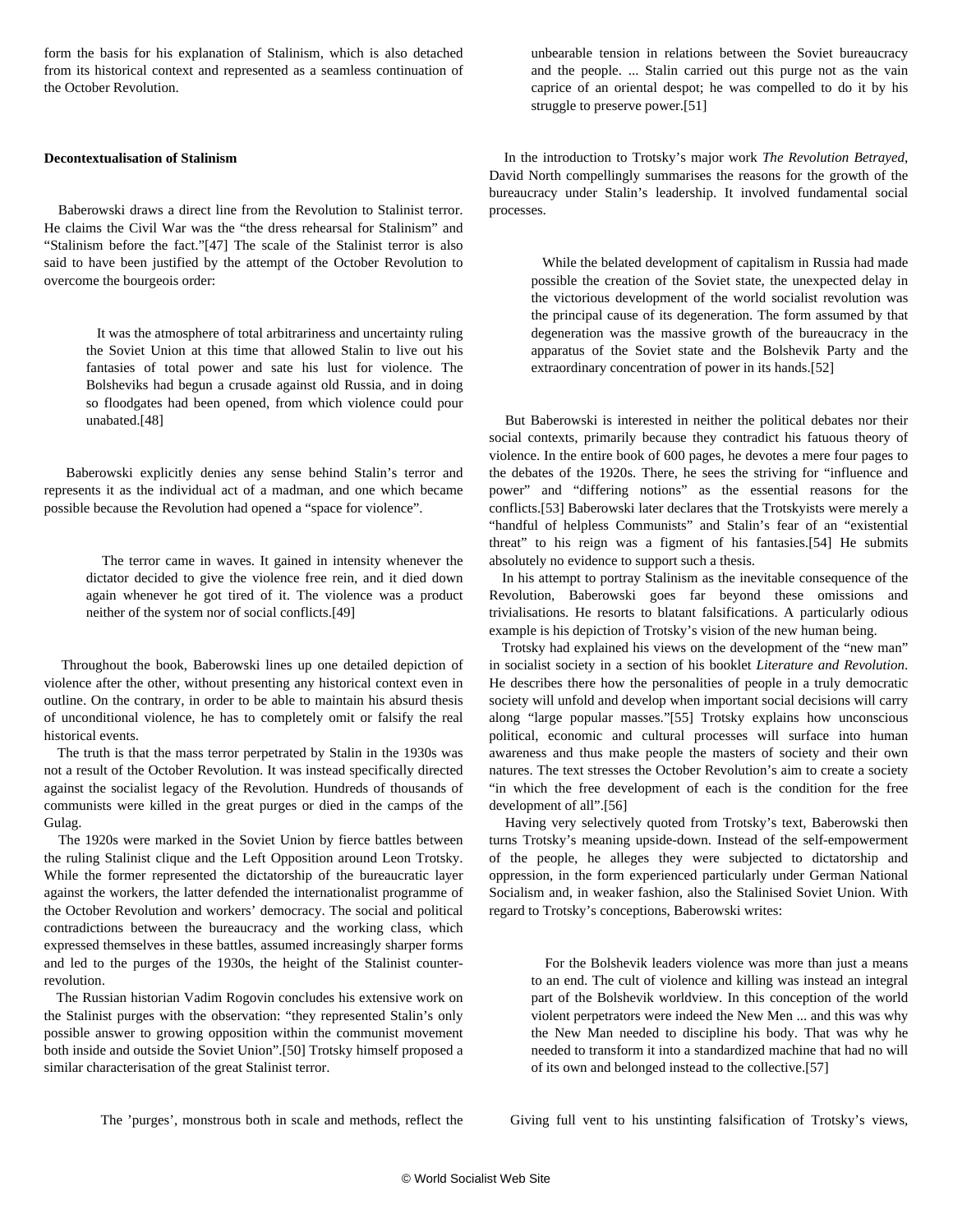Baberowski seeks to identify Bolshevism with Stalinism. For the same reason, he completely dismisses the tremendous social progress that was inaugurated by the October Revolution and subsequently largely undone by the Stalinist dictatorship. This includes the ending of the world war, the socialisation of the means of production, redistribution of the land, the establishment of equality for women and the right to national selfdetermination for oppressed ethnic groups, and an unprecedented flowering of art and culture.

 Baberowski distorts not only the actions and aims of the Bolsheviks; his single-minded portrayal of violence also manages to distort the true character of the Stalinist regime. The Stalinist rule was based on a fundamental contradiction, from which the brutal nature of the regime arose. While the bureaucracy suppressed the workers and rode roughshod over all socialist ideals, it owed its status to the workers' state and the property relations created by the October Revolution. The socialist ownership of the means of production enabled unprecedented social and economic development. Despite its Stalinist degeneration, the first workers' state therefore proved tremendously attractive to the workers of the Soviet Union and the world.

 Only by acknowledging this is it possible to explain the heroic struggle of the Soviet workers and peasants against the forces of Nazism. Although Stalin had decapitated the Red Army and made numerous devastating strategic mistakes, Soviet soldiers fought bitterly against fascism with all their might. They did so because they were defending the conquests of the Revolution against the fascist threat.

 These issues are irrelevant as far as Baberowski is concerned. In his version of World War II, the Soviet workers and peasants were driven to fight at the front solely by the immediate threat of Stalin's wrath. Baberowski writes that in "the heat of battle (against the fascist invaders), ideas are irrelevant" and "Ideologies only come into play after the war when it becomes necessary to find meaning in the sacrifices." [58]

 As in the case of the Revolution, Baberowski presents the anti-fascist struggle of the Red Army as a mere outburst of violence. In doing so, he ignores as far as possible the historical context of the German invasion and proceeds with falsifications and exaggerations. Christoph Dieckmann points out that Baberowski triples the number of Wehrmacht prisoners summarily killed by the Red Army during the retreat from Lviv, and recycles German war myths without further comment.[59]

#### **Revision of earlier theses**

 The positions formulated by Baberowski in *Scorched Earth* are revisions of his earlier theses. The book is a reworking of his 2003 work *The Red Terror*. There Baberowski promotes the classical anti-communist idea that Stalinism was a logical consequence of Marxism's "new age" strivings. The Bolsheviks are said to be "docile pupils of the Age of Reason and the Enlightenment." Due to Russian backwardness, this is supposed to have led directly to the Stalin terror. He adds that "For them (the Bolsheviks), the state was a gardener who transformed wild landscapes into symmetrically laid-out parks."[60]

 In the preface to *Scorched Earth*, Baberowski now declares that he "no longer likes" these theses and much of what he wrote in the past seems to be "nonsense". In line with his theory of violence, he now no longer sees the ordering state, but the dissolution of the social order as the principle underlying Stalinism. "The Soviet Union of the 1930s was not governed by bureaucracies and regulations but by patrons and clients. At the top was the dictator, who drew his power from the loyalty of his vassals in the provinces." Violence is no longer attributable to the pursuit of modernisation, but the brutality of backwardness: "The modern quest for clarity was only able to truly unfold its lethal effects in those premodern spaces where the delusional notions of fanatical ideologues knew no limits."[61]

 Baberowski now refers to his earlier thesis, based on the work of sociologist Zygmunt Bauman, as an "unverified claim."[62] He is doubtlessly right about that. But he also fails to provide any factual historical evidence for his new views on violence, nor does he explain the reasons for his revision. If a researcher revises his previous position, one would expect him to have intensively investigated the relevant sources, reconsidered earlier assessments in their light and thereby substantiated his new thesis. Not so with Baberowski. Proceeding according to his antirational theory of history, he is interested not in understanding historical events, but in using them for purposes of identity and ideology creation.

 The thrust of his new conception is clear: When spaces of violence beyond state control lead to terrorism and barbarism, then there is justification for intervention on the part of the great powers, which stand for public order and peace. Despite the outright reactionary character of his modernisation thesis, it nevertheless contained an element of criticism aimed at colonialism and imperialism. Irma Kreiten, who sometimes collaborated with Baberowski, attributes his change in direction to his work for the Bundeswehr Centre for Military History and Social Sciences (ZMSBw), and shows that he has glorified the colonial policy of the tsarist empire in recent writings.[63]

 However, the real thrust of Baberowski's approach goes far beyond this. Essentially, he is concerned with a relativization of Nazi crimes and the rehabilitation of German imperialism. The assertion that twentieth century barbarism derived predominantly from anti-state forces is—in view of German fascism's industrially and militarily precision-planned extermination of European Jews—a loathsome historical distortion. The same applies to the claim that the violence of World War II was not a consequence of any political motives.

 A reading of *Scorched Earth* reveals extremely clearly what Baberowski is actually doing with his theory of violence. Having depoliticised and decontextualised the violence of the twentieth century, he puts Soviet and Nazi violence on the same level. Formerly he declared in *The Red Terror* that fascist terror "dwarfed" that of the Soviet Union [64], he now makes them appear at least on a par.[65]

# **Relativization of Nazi crimes and rehabilitation of German imperialism**

 In the light of Baberowski's approach to the Second World War all his omissions, distortions and falsifications of Soviet history acquire a new significance. His descriptions of the Bolsheviks and Soviet society bring to the mind's eye scenes of barbaric hordes just waiting to overrun civilised Europe. It is no coincidence that his depictions of the Bolsheviks have a striking resemblance to the propaganda of the Nazis. Baberowski's description of drunken Russian workers joining with the Bolsheviks in unbridled violence, bears an astonishing resemblance to the remarks of Nazi propaganda minister Joseph Goebbels. At a Nazi Party rally in 1936, Goebbels declared:

 Bolshevism has at least one very definite advantage over all other groups that hold political power — excepting those who face it with absolute and downright opposition. It mobilises recklessly the lower grades of mankind which exist among the dregs of every nation and are opposed to the State and the ideas which sustain it. It is the organisation of the lowest instincts of a people aiming at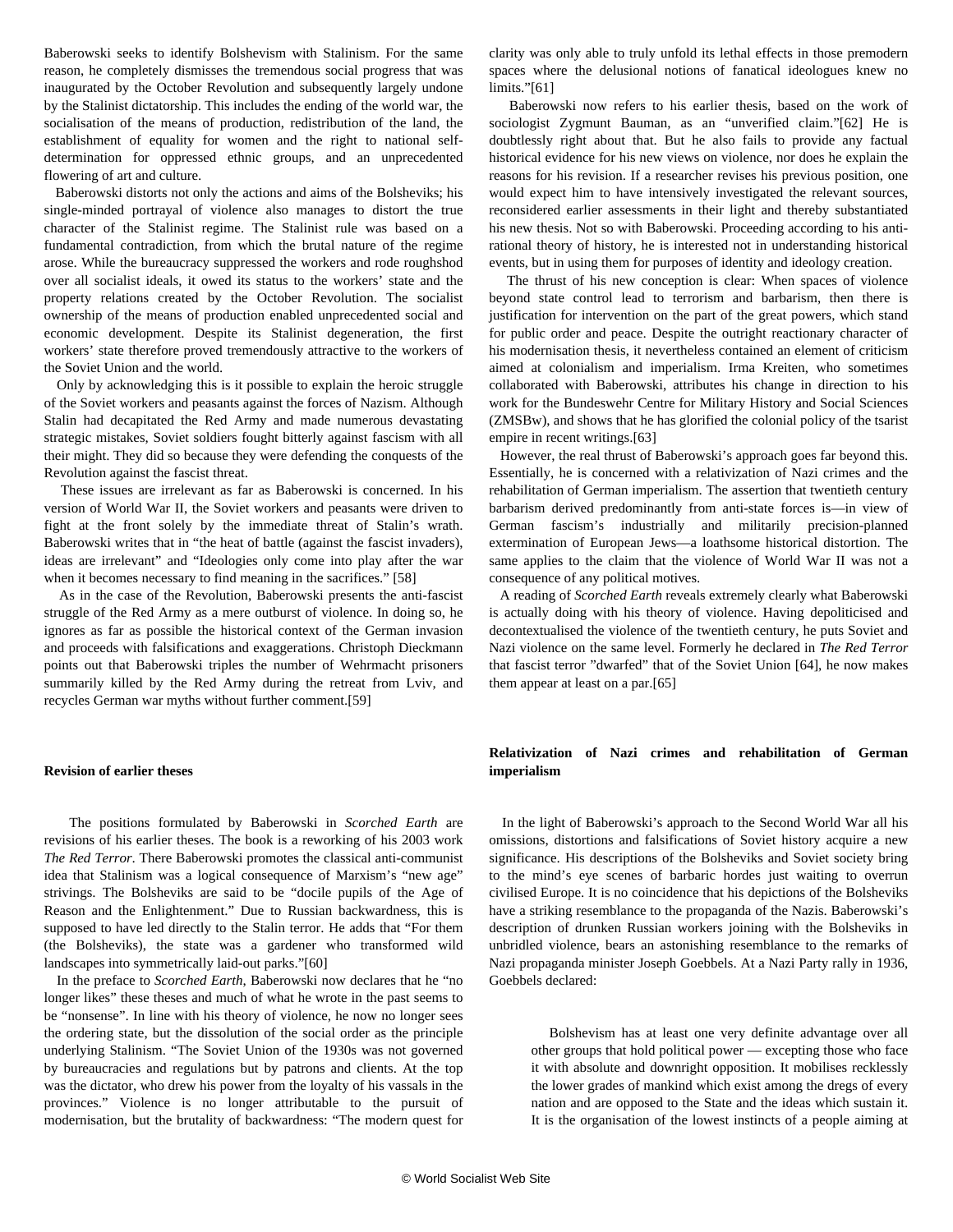the destruction of all productive and valuable elements in a race.[66]

 Apart from its racist elements, this ranting resembles that of Baberowski. Goebbels's diatribe was part of the immediate preparation for war against the Soviet Union. Goebbels states in his speech that the Soviet Union was getting ready for a war against Germany and only waiting for an opportune moment to strike. And Baberowski is with Goebbels on that matter, too. He implicitly writes in *Scorched Earth* that Stalin wanted to wage war against Germany:

 Stalin and his followers were at last truly in their element. There was nothing the dictator enjoyed more than waging wars that he could win.[67]

 Baberowski fails to supply even one factual reference to justify this outrageous claim. Except in the Nazi propaganda, there is absolutely no evidence to support it.

 Baberowski's lies serve to represent the German invasion of the Soviet Union as an act of self-defence. By suggesting that barbarian hordes of the Soviet Union were only waiting for the right moment to attack Germany, he implies that Hitler's war was of a pre-emptive nature and thus justified. In order to maintain this exorbitant thesis, Baberowski has to deny or at least relativize Hitler's aim to wage a war of annihilation against the Soviet Union. As early as 1925, Hitler had already given notice of a war of annihilation against Russia in his pamphlet "Mein Kampf" and confirmed this intention again and again. A number of his Führer decrees had ordered the destruction of the "Soviet-Jewish intelligentsia" and, at a later stage, large parts of the civilian population in the region. According to the racist conceptions of the Nazis, "Lebensraum in the East" was to be created in this way. Their General Plan East foresaw the decimation of the Slav population by thirty million people.

 According to Baberowski, however, it was not German imperialism and the Nazis' racist lust to kill that led to the terrorisation of the civilian population and eventually the Holocaust, but the state of affairs on the Eastern Front, for which the Soviet Union was mainly responsible. Baberowski writes:

 In any war, such conditions are reason enough to resist the enemy and commit acts of cruelty. Such behavior can in no way be explained by ideological convictions. Hitler's soldiers did not wage a war of Weltanschauung [ideology]. They were trapped in a war that had its own inescapable dynamic … Hitler was ill-advised in his decision to wage war against a regime for which mass violence had become second nature and whose soldiers knew how to handle this violence. Ultimately, this was an adversary that the Wehrmacht had no hope of vanquishing."[68]

 In an earlier text, Baberowski even claimed that the Soviet Union was responsible for the war of annihilation. He wrote:

> Stalin and his generals forced on the Wehrmacht a new kind of war that no longer spared the civilian population.[69]

These are formulations that are normally to be found only in extreme

right-wing circles and among Holocaust deniers. It is an historical fact that the German troops constituted an historically unprecedented occupation regime, which culminated in the industrial extermination of European Jewry. The Nazis murdered three million Jews in the occupied territories of the Soviet Union alone. Overall, approximately 27 million Soviet citizens were killed, more than half of whom were civilians. That the Soviet Union won the battle against this monstrous regime was not due to a potential for mass violence that had become second nature to the Russians, but, among other things, to the heroic struggle of the Red Army and the industrial superiority of the Soviet Union, which produced significantly more effective military equipment from 1942 onwards. The crimes of the Stalinist bureaucracy, on the other hand, had actually weakened the military effectiveness of the Red Army.[70]

 Baberowski leaves no doubt that he regards German fascism and the Holocaust as less brutal than the Stalinist dictatorship in the Soviet Union:

 There was no country in which class antagonisms could have been worse or the privileges of the ruling caste greater, no country in which people could have lived in greater fear than in Stalin's Soviet Union.[71]

Baberowski is even more explicit in a text from 2009:

 The differences between the systems (of Stalinism and Nazism) become wider when their pre-war history is included. And from a moral perspective, the comparison does not favour the Bolsheviks.[72]

After the war began, the fascists had merely imitated the Bolsheviks:

 The war in the East made it possible for them to act according to their thinking and realise their plans to kill millions of people. In that respect, Hitler and his helpers were catching up with what Stalin and his followers had already accomplished in the Soviet Union.[73]

 In addition, he discounts as negligible the terror that the Nazis exercised against the communists, social democrats, Jews, homosexuals, etc., living in Germany:

 Unlike the Nazis, the Bolsheviks not only waged war against foreign enemies; they also killed off those on the domestic front.[74]

And he declares elsewhere:

 But within Germany, the dictatorship remained a dictatorship by consent, supported by loyal citizens and intimidating only a minority.[75]

 Finally, Baberowski even severs the Holocaust itself from its roots in German imperialism and Nazi ideology, portraying it as a mere escalation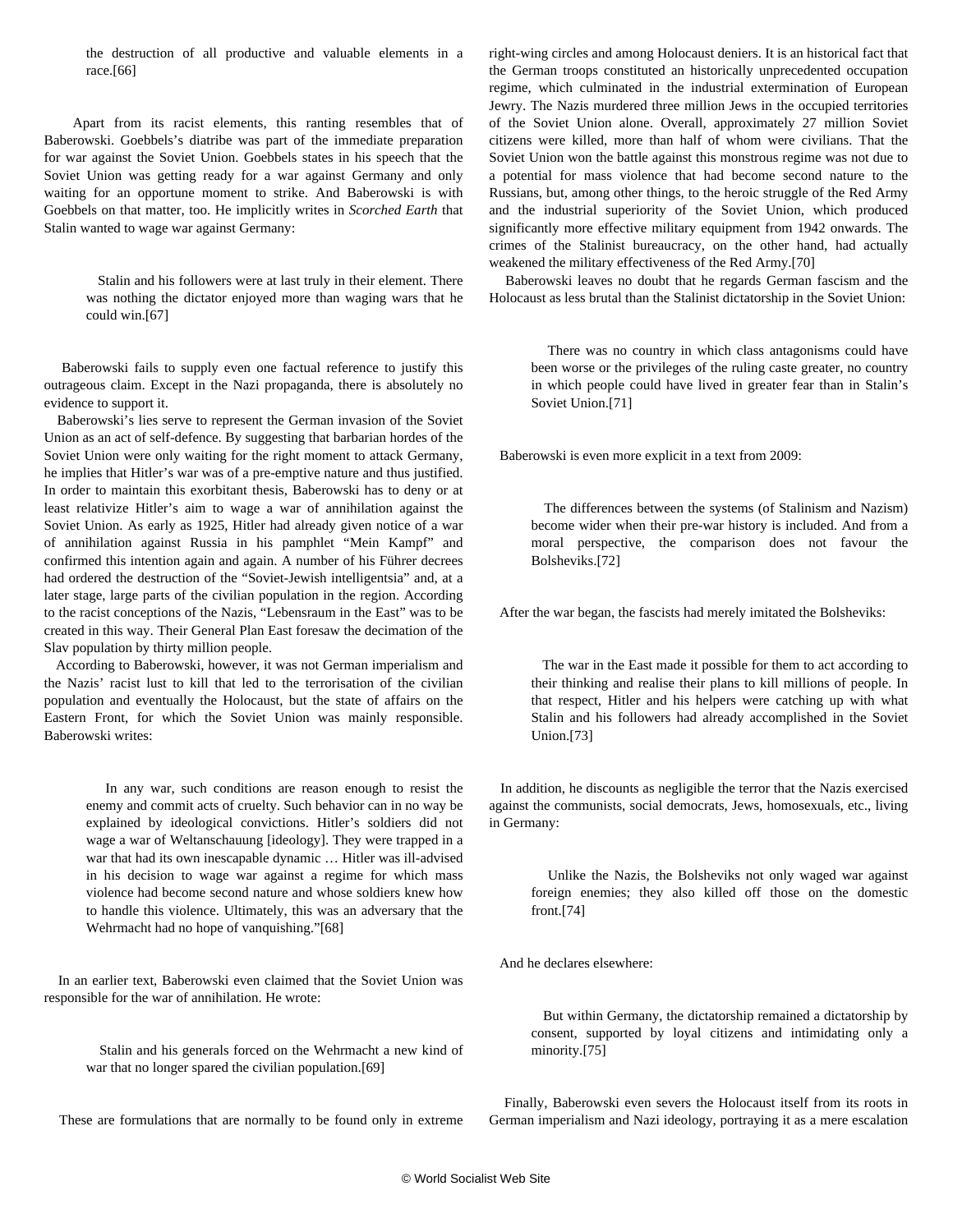of violence on the Eastern Front. He states that the Soviet Union would also have organised industrial extermination of ethnic groups, if it had not had enough room for their deportation:

 But how did it happen that the Stalinist spiral of violence did not result in industrially organised mass murder? ...The regime was able to send stigmatised populations to Central Asia and thereby take them out of the "danger zone". The ethnic and social "land consolidation" of the empire was possible only because the rulers in the Asian part of the Soviet Union were able to establish new areas of ambivalence, where their enemies could be left to themselves.[76]

 These have been just a few of the dozens of formulations Baberowski employs time and again to justify Hitler's attack on the Soviet Union and downplay the crimes of the Nazis. The conceptions Baberowski formulates today go far beyond the positions promoted by Nolte's in 1986.

#### **Reception**

 Unlike in the 1980s, however, there has been no opposition to Baberowski's theses in the official media outlets. Although *Scorched Earth* was sharply criticised by scholarly reviewers[77], their censure was not transmitted to the general public. Instead, Baberowski's revisionist work *Scorched Earth* earned him the prize for nonfiction at the Leipzig Book Fair.

 That no protest is raised against Baberowski's theses today is due not to the worth of his arguments, but to the bankruptcy of his erstwhile critics. Over the last thirty years, a substantial shift to the right has taken place in sections of the former left-wing academic milieu.

 Jürgen Habermas, one of the protagonists of the *Historikerstreit* (historians' dispute), submitted some weak arguments against Nolte in the 1980s. Since then, he has consistently moved even further to the right. In 1998, he justified the first wartime deployment of the German army since the Second World War. At the time, he declared to the *Die Zeit* weekly that, because based on its history, Germany had a duty to wage war against Serbia.[78]

 Hans-Ulrich Wehler had delivered some valuable historical arguments against Nolte in the *Historikerstreit*. He died in July last year, having become a defender ofthe racist social democrat Thilo Sarrazin and his xenophobic theses.

 Hans Mommsen, who in the 1980s had put forward some very important arguments about the fundamental differences between the Stalinist Soviet Union and Nazi Germany, wrote the foreword for Baberowski's and Doering-Manteuffel's earlier cited revisionist work[79], commending it strongly.

 Significantly, Baberowski is applauded by representatives of the Left Party. The party's newspaper *Neues Deutschland (New Germany)* wrote a paean to *Scorched Earth*, in which Baberowski is referred to as "one who looks deeply into archives now finally available" and who has uncovered the "criminal oriented psyche" of Stalin.[80] The review explicitly supports Baberowski's falsification of the October Revolution and Stalinism:

Lenin's coup d'état revolutionary assault on Russian history; the

radical jackboot march of the Bolsheviks over the potential flowering of civil society; that insane struggle of the new minoritysupported state power against war and exploitation, generating only further war and more misery; frenzied collectivisation that ignited fires of hatred between town and country—all this created that perpetually fragile state, that chaos, in which Stalin's pathological lust for cruelty, disguised under the pathetically pious banner of a liberating leadership, was able to continue for years[81].

 Baberowski's revisionist writings are not even mentioned in the article. The same applies to reviews of the book by the Rosa Luxembourg Foundation and Left Party federal parliamentarian Halina Wawzyniak. In her discussion of the book, the latter expressly emphasises the thesis of a continuity between Bolshevism and Stalinism.[82] Philipp Reemtsma's theories of violence also appeal to Left Party ideologues such as Michael Brie, as this author was able to ascertain.

 Evrim Sommer, Left Party deputy in the Berlin city parliament, invited Baberowski to a discussion in her Lichtenberg constituency in May 2015, ousting from the meeting anyone who could possibly raise critical questions. She herself explicitly backed Baberowski and attacked the students from Humboldt University for their criticism.

 The adoption of this stance on the part of substantial segments of formerly left-wing and liberal academics and politicians expresses a particular social orientation. The more social polarisation increases and militarism is promoted, the more affluent sections of the middle classes and their advocates adapt their positions to the ruling elites. Following the restoration of capitalism in the Soviet Union and the reunification of Germany, they gained a new assertiveness and more openly formulated their own social interests.

 The lubricating oil for the move to the right of these layers derives from the theories of postmodernism, which find their apogee in the work of Jörg Baberowski. During the presentation of his book *The Russian Revolution and the Unfinished Twentieth Century* at the Leipzig Book Fair, David North aptly summed up the basics of postmodernism:

 [It is] *theoretically* based on a subjective idealistic irrationalism, *politically* motivated by hostility to socialism, and *socially* rooted in the material interests of the ruling class and affluent sections of the middle class.[83]

 In recent years, social conflicts have further sharpened in line with the return of German militarism. The federal government's aggressive foreign policy is opposed by the overwhelming majority of the population. Enforcement of a such policy, therefore, requires authoritarian measures combined with historical falsifications and lies.

 Jörg Baberowski embodies both elements. He combines malicious tirades against the October Revolution and the relativization of Nazi crimes with the demand for a more aggressive foreign policy. During a panel discussion at the German Historical Museum in October 2014, he adopted a particularly relaxed manner to explain how important it was that "Germany accepts responsibility, especially in conflicts that affect it."

 In doing so, one must "be aware that this is going to cost a lot of money, and soldiers and weapons will have to be sent into a power vacuum," Baberowski said. He added that this would require "political will and political strategy. And most importantly, it will have to be openly said, if it's to be successful, that we have to get involved. And it must be worthwhile for us to do so. It will cost money. We'll have to send in troops. These countries like Iraq and Syria and Libya are no longer able to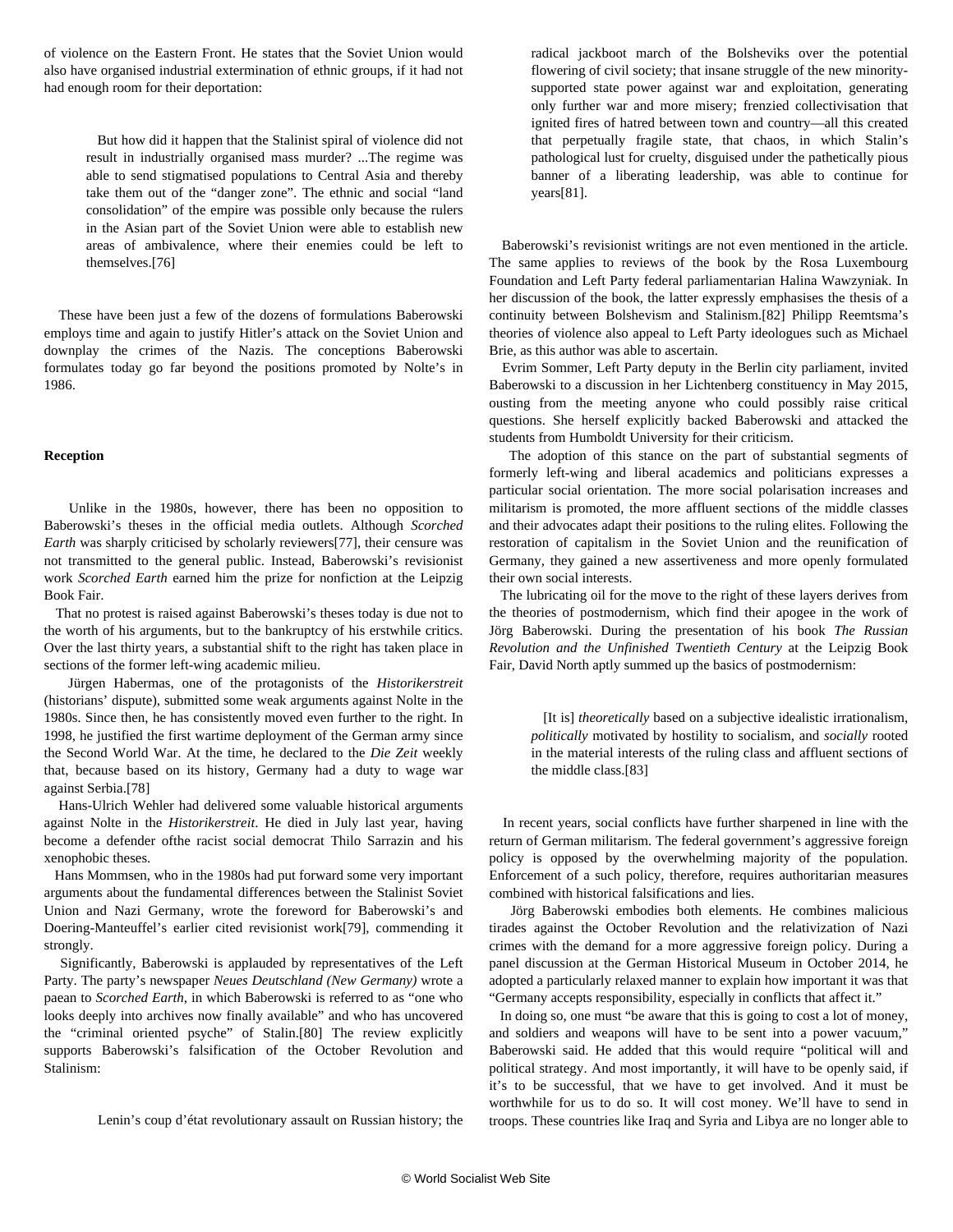solve their problems by themselves."

 In order to defeat the terrorists, Baberowski finally proposes nothing less than employing the methods of a war of annihilation. His exact words were:

 "And if you're not willing to take hostages, burn down villages and hang people, and spread fear and terror, as the terrorists do; if you're not ready to do that, then you won't win this kind of conflict, and you'd better keep away from it."[84]

 That such statements as well as Baberowski's pernicious falsifications of history not only remain unchallenged in the media and academia, but are actually supported and defended by them, is a sign of the debased state of the German intelligentsia. This social layer has become a central pillar of German militarism.

 The fight for historical truth is therefore intimately and at the deepest level connected with the struggle against militarism and its roots in capitalism. As much as workers need to understand history to be able to intervene independently in political events, the political movement of the working class also needs an historiography oriented towards uncovering the truth.

#### **Notes**

 [1] David North, The Russian Revolution and the Unfinished Twentieth Century, Oak Park 2014, p. xx

 [2] Dirk Kurbjuweit, "World War I Guilt: Culpability Question Divides Historians Today", in Spiegel Online International: http://www.spiegel.de/ international/world/questions-of-culpability-in-wwi-still-divide-germanhistorians-a-953173-2.html, retrieved on 27.09.2015

[3] cf., for example, Fritz Fischer, "Hitler war kein Betriebsunfall" ("Hitler Was Not an Accident"), in: Spiegel Spezial 1989/2, 01.02.1989, http://www.spiegel.de/spiegel/spiegelspecial/d-52322577.html, retrieved on 06.16.2015.

 [4] The so-called Final de-Nazification Law of 11 May 1951, also known as the 131st law, enabled the reinstatement of so-called Nazi "fellow travelers" in the civil service.

[5] op. cit. Dirk Kurbjuweit.

 [6] Peter Schwarz, Marxismus gegen Maoismus (Marxism against Maoism), Essen 1988, p 53.

[7] ibid., pp. 62-63

 [8] Andreas Kühn, Andreas Kühn, *Stalins Enkel, Maos Söhne. Die Lebenswelt der K-Gruppen in der Bundesrepublik der 70er Jahre [* Stalin's Grandchildren, Mao's Sons. The World of the K Groups in the Federal Republic of the 1970s], Frankfurt 2005, pp. 128, 129-130.

[9] "Kommunismus und Klassenkampf 7/1978" ["Communism and Class Struggle 7/1978"], p.335, quoted from: Andrea Ludwig, *Neue oder deutsche Linke? Nation und Nationalismus im Denken von Linken und Grünen* [New or German Left? Nation and Nationalism in the Minds of the Left Party and Greens], Opladen 1995, p 53.

 [10] cf. Andreas Kühn, Stalin's Grandchildren, Mao's Sons, pp. 130-131.

 [11] Among the most important political players involved are Baden-Württemberg Minister President Winfried Kretschmann, former Federal Health Minister Ulla Schmidt, head of the Heinrich Böll Foundation Ralf Fücks, as well as Joscha Schmierer, the former foreign policy advisor to Joschka Fischer and Frank-Walter Steinmeier; the most well-known manager is the former CEO of the Schenker logistics corportion, Hans-Jörg Hager.

[12] cf. Jörg Baberowski, "Putin ist immer einen Schritt voraus", ["Putin is Always One Step Ahead"], in: Tagesanzeiger, 05.19.2015, http: //www.tagesanzeiger.ch/kultur/Putin-ist-immer-einen-Schrittvoraus/story/12196544, retrieved on 05/31/2015.

[13] Ernst Nolte, "Vergangenheit, die nicht vergehen will. Eine Rede, die geschrieben, aber nicht gehalten werden konnte", ["The Past that Won't Pass Away. A Speech That Was Written but Could Not Be Delivered"], in: Frankfurter Allgemeine Zeitung, 06.06.1986, cited from: Reinhard Kühnl (ed.), Streit ums Geschichtsbild. Die "Historiker-*Debatte". Darstellung, Dokumentation, Kritik* [Conflict About History. The "Historians' Dispute"]. Representation, Documentation, Criticism, Cologne, 1987, p. 36

[14] Hans Mommsen, "Das Ressentiment als Wissenschaft. Anmerkungen zu Ernst Noltes ,Der europäische Bürgerkrieg 1917–1945. Nationalsozialismus und Bolschewismus'" ["Resentment as a Science. Comments to Ernst Nolte, The European Civil War 1917-1945. Nazism and Bolshevism '"], in: *Geschichte und Gesellschaft* [History and Society], Vol 14, Issue 4, 1988, p. 502.

[15] Dirk Kurbjuweit, "Der Wandel der Vergangenheit" ["The Transformation of the Past"], in: Der Spiegel 7/2014, p 115, 116

[16] See. Jörg Baberowski, "Zivilisation der Gewalt. Die kulturellen Ursprünge des Stalinismus" ["Civilization of Violence. The Cultural Origins of Stalinism "], inaugural lecture, to: Humboldt University of Berlin, 10.7.2003, http://edoc.hu-berlin.de/humboldt-vl/136/baberowskijoerg-3/PDF/baberowski.pdf, retrieved on 06/07/2015

[17] Cf. Hans Ehlert, "Vorwort", ["Foreword"], in:. MGFA (ed.), *Wegweiser zur Geschichte. Afghanistan [* How to History. Afghanistan], Paderborn 2009, p 7-8; Jörg Baberowski, "Der hundertjährige Krieg 1774–1878: Russische Expansion und zaristische Herrschaft", ["The Hundred Years War 1774-1878: Russian Expansion and Tsarist rule"], in: MGFA (ed.), *Wegweiser zur Geschichte. Kaukasus,* [How to History. Caucasus], Paderborn 2008, p 37-45; Jörg Baberoswki, "Afghanistan als Objekt britischer und russischer Fremdherrschaft im 19. Jahrhundert", ["Afghanistan as an Object of British and Russian Rule in the 19th century"], in: MGFA (ed.), *Wegweiser zur Geschichte. Afghanistan* [How to History. Afghanistan], Paderborn 2009, p 27-35.

 [18] See: *Zentrum für Militärgeschichte und Sozialwissenschaften der Bundeswehr* [Center of Military History, and Social Sciences at the Bundeswehr], http://www.mgfa-

potsdam.de/html/zms\_bildAnzeige.php?img\_id=810&PHPSESSID=, retrieved on 06/07/2015.

[19] Benjamin Bidder, "Partisanen-Propaganda. Moskau stuft deutschen Historiker als Extremisten ein", ["Partisan Propaganda. Moscow Ranks German Historians as Extremists"], on Spiegel Online policies, 16.6.2014, http://www.spiegel.de/politik/ausland/russland-stuft-deutschen-historikerstopper-als-extremisten-ein-a-974971.html, retrieved on 06/07/2015.

 [20] Sebastian Stopper, "Das Brjansker Gebiet unter der Besatzungsherrschaft der Wehrmacht 1941 bis 1943", ["The Bryansk Region under the Occupation Regime of the Wehrmacht 1941 to 1943"], Dissertation on: Humboldt University of Berlin, 9.7.2012, p 168, http://ed oc.huberlin.de/dissertationen/stopper-

sebastian-2012-07-09/PDF/stopper.pdf, retrieved on 02/06/2015.

[21] Tilmann Warnecke and Anja Kühne, "Herfried Münkler wirft Bloggern antisemitische Muster vor", ["Herfried Münkler Accuses Bloggers of Antisemitic Methods"], in: Der Tagesspiegel, 20.5.2015, http: //www.tagesspiegel.de/wissen/muenkler-watch-an-hu-berlin-herfriedmuenkler-wirft-bloggern-antisemitische-muster-vor/11801382.html, retrieved on 06/16/2015.

[22] Friederike Main, "Unser Professor, der Rassist", ["Our professor, the Racist"], on Frankfurter Allgemeine Zeitung, 17.5.2015, http://www.f az.net/aktuell/politik/inland/attacken-gegen-professoren-muenkler-undbaberowski-13596126.html, retrieved on 06/16/2015.

 [23] "Berlin IYSSE Protests Professor Jörg Baberowski's Suppression of Democratic Discussion at Humboldt University", 02/22/2014,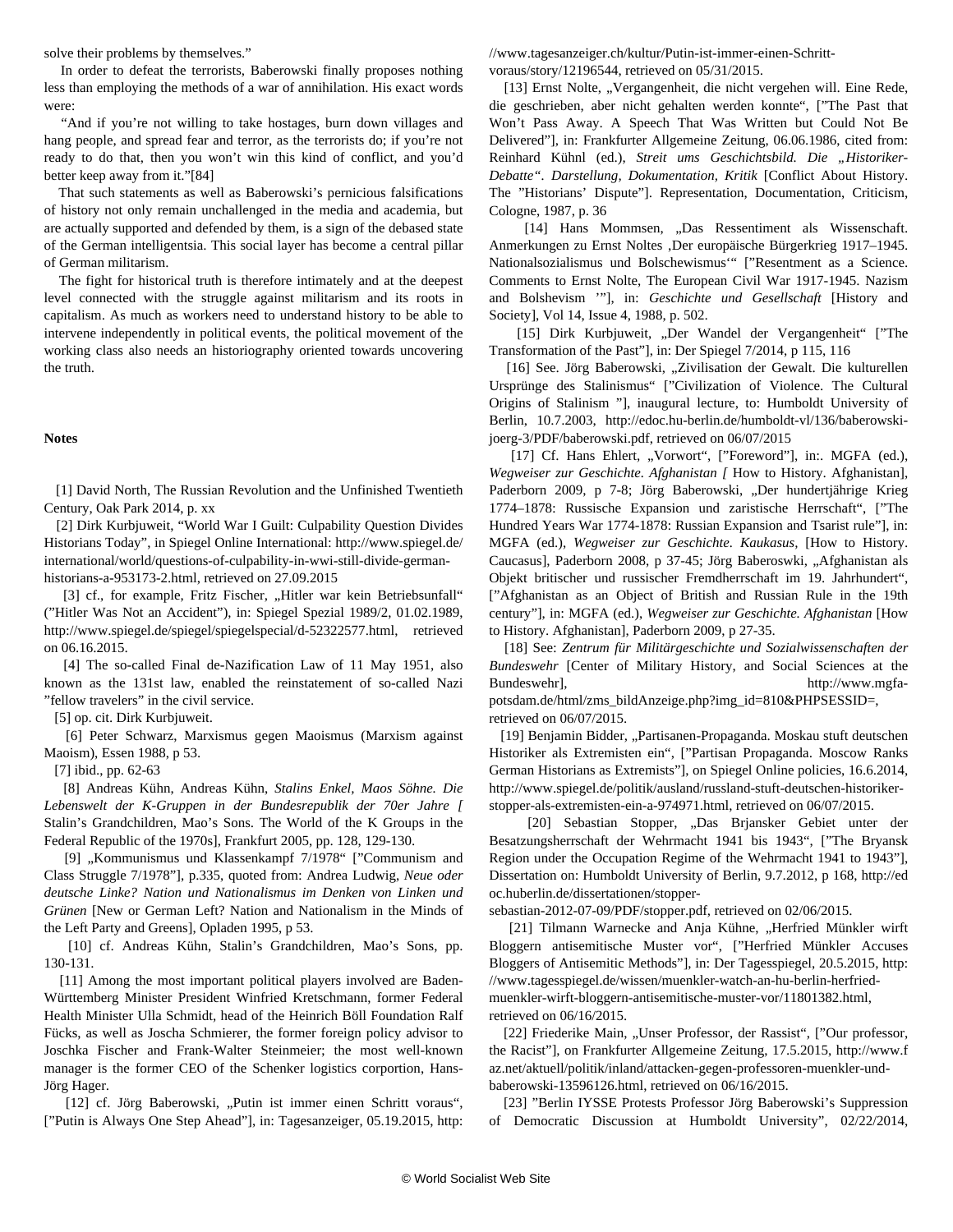https://www.wsws.org/en/articles/2014/02/22/babe-f22.html, retrieved on 10/07/2015.

 [24] Jörg Baberowski, *Der Sinn der Geschichte. Geschichtstheorien von Hegel bis Foucault,* [The Meaning of History. Theories of History from Hegel to Foucault], Munich 2005, 2nd edition, 2013, p 22.

[25] Ibid., p. 96

[26] Jörg Baberowski, "Angst und Macht. Tätergemeinschaften im Stalinismus", ["Fear and Power. Perpetrators Communities in Stalinism"], in: Jörg Baberowski, Robert Kindler (ed.), *Macht ohne Grenzen. Herrschaft und Terror im Stalinismus,* [Power Without Limits. Domination and Terror in Stalinism], Frankfurt am Main 2014 p. 47.

 [27] Jörg Baberowski, *Der Sinn der Geschichte. Geschichtstheorien von Hegel bis Foucault,* [The Meaning of History. Theories of History from Hegel to Foucault], Munich 2005, 2nd edition, 2013, pp 29-30.

[28] Ibid., p. 62

 [29] Wolfgang Sofsky, *Traktat über die Gewalt,* [Treatise of Violence], Frankfurt 2005.

 [30] Jan-Philipp Reemtsma, Die Gewalt spricht nicht. Drei Reden, [The Violence Does Not Speak. Three Speeches], Leipzig 2002.

[31] Jörg Baberowski, "Ermöglichungsräume exzessiver Gewalt", ["Enabling Spaces Excessive Force"], in: Jörg Baberowski, Gabriele Metzler (ed.), Gewalträume. Soziale Ordnungen im Ausnahmezustand, [Violence Rooms. Social Systems in a State of Emergency], Frankfurt am Main 2012, pp 12-13.

[32] Jörg Baberowski, "Kriege in staatsfernen Räumen. Russland und die Sowjetunion 1905–1950", ["Wars in Distant State Rooms. Russia and the Soviet Union 1905-1950"], in: D. Beyrau, M. Hochgeschwender, D. Langewiesche (ed.), Formen des Krieges. Von der Antike bis zur Gegenwart, [Forms of war. From antiquity to the present], Paderborn 2007, p 309.

[33] Cf. Jörg Baberowski, "Ermöglichungsräume exzessiver Gewalt", ["Enabling Spaces Excessive Force"], in:. Jörg Baberowski, Gabriele Metzler (ed.), Gewalträume. Soziale Ordnungen im Ausnahmezustand, [Violence Rooms. Social Systems in a State of Emergency], Frankfurt 2012, p. 24

 [34] Jörg Baberowski, Der Sinn der Geschichte. Geschichtstheorien von Hegel bis Foucault, [The Meaning of History. Theories of History from Hegel to Foucault], Munich 2005, 2nd edition, 2013, p 98.

 [35] Baberowski, Jörg (2016-11-22). Scorched Earth: Stalin's Reign of Terror (The Yale-Hoover Series on Authoritarian Regimes) (Kindle Locations 707-708). Yale University Press. Kindle Edition.

[36] Ibid., Kindle Locations 863-864

[37] Ibid., Kindle Location 1002

[38] Ibid., Kindle Locations 635-636

[39] ibid., Kindle Locations 636-637

[40] Ibid., Kindle Locations 858-859

 [41] David North, The Russian Revolution and the Unfinished Twentieth Century, Oak Park 2014, pg. 7

 [42] Alexander Rabinowitch, The Bolsheviks in Power: The First Year of Soviet Rule in Petrograd, Bloomington 2007, p. x

[43] Cf. ibid.., "The Road to 'Red Terror'", pp. 313-329

 [44] Leon Trotsky, Terrorism and Communism, http://www.gnostics.com/trotsky1.htm, retrieved 22.11.2016

 [45] Baberowski, Jörg (2016-11-22). Scorched Earth: Stalin's Reign of Terror (The Yale-Hoover Series on Authoritarian Regimes) (Kindle Locations 938-939). Yale University Press. Kindle Edition.

[46] Ibid., Kindle Locations 1022-1023

[47] Ibid., Kindle Location 910-911

[48] Ibid., Kindle Locations 2010-2012

[49] Ibid., Kindle Locations 3415-3416

 [50] Vadim S. Rogovin, Gab es eine Alternative zum Stalinismus? [Was There an Alternative to Stalinism in the USSR?], Essen 1996, p. 39

 [51] Leon Trotsky, "The Riddle of the USSR", 06/21/1939, in: Writings of Leon Trotsky (1938-39), Pathfinder 1974, p. 350, and: https://rosswolfe .files.wordpress.com/2015/05/leon-trotskii-collected-

writings-1938-1939.pdf, p350, retrieved 27.09.2015

 [52] David North, "Introduction", in: Leon Trotsky, The Revolution Betrayed, Detroit 1991, p. xvii

 [53] Baberowski, Jörg (2016-11-22). Scorched Earth: Stalin's Reign of Terror (The Yale-Hoover Series on Authoritarian Regimes) (Kindle Locations 1706-1707). Yale University Press. Kindle Edition.

[54] Ibid., Kindle Locations 3592-3593

[55] Leon Trotsky, Literature and Revolution, https://www.marxists.org/archive/trotsky/1924/lit\_revo/ch08.htm, retrieved 11/22/2016

 [56] Karl Marx, Friedrich Engels, "The Communist Manifesto", https:// www.marxists.org/archive/marx/works/1848/communist-

manifesto/ch02.htm, retrieved: 11/22/2016

 [57] Baberowski, Jörg (2016-11-22). Scorched Earth: Stalin's Reign of Terror (The Yale-Hoover Series on Authoritarian Regimes) (Kindle Locations 2100-2118). Yale University Press. Kindle Edition.

[58] Ibid., Kindle Locations 7176-7183

[59] See. Christoph Dieckmann, "Die Suche geht weiter. Stalin, der Stalinismus und das Rätsel der Gewalt" ["The Search Continues. Stalin, Stalinism and the Enigma of Violence"], in: Osteuropa [Eastern Europe], Vol 62, Issue 4, April 2012, p.135.

 [60] Jörg Baberowski, Der Rote Terror. Die Geschichte des Stalinismus, [The Red Terror. The History of Stalinism], Frankfurt am Main in 2003, 2nd edition 2008, pp. 12-13

 [61] Baberowski, Jörg (2016-11-22). Scorched Earth: Stalin's Reign of Terror (The Yale-Hoover Series on Authoritarian Regimes) (Kindle Locations 368-381). Yale University Press. Kindle Edition.

[62] Ibid., Kindle Locations 50-51

[63] See. Irma Kreiten, "Wenn das Militär Geschichte schreibt. Jörg Baberowski und das Kolonialklischee vom ,kriminellen Nordkaukasier"" ["If the Military is Making History. Jörg Baberowski and the Colonial Stereotype of the Criminal North Caucasians'"], on: Sochi 2014 und der Völkermord an den Tscherkessen – Nachgefragt [Sochi 2014 and the Genocide of the Circassians - A Word], 2.3.2014, http://sochi2014-nachge fragt.blogspot.com.tr/2014/03/wenn-das-militar-geschichte-schreibt.html, retrieved on 06/07/2015.

 [64] Jörg Baberowski, Der Rote Terror. Die Geschichte des Stalinismus, [The Red Terror. The History of Stalinism], Frankfurt am Main in 2003, 2nd edition 2008, p 225

 [65] See. Baberowski, Jörg (2016-11-22). Scorched Earth: Stalin's Reign of Terror (The Yale-Hoover Series on Authoritarian Regimes) (Kindle Locations 6807-6808). Yale University Press. Kindle Edition.

[66] Joseph Goebbels, "Rede auf dem Parteikongress der NSDAP in Nürnberg", ["Bolshevism in Theory and Practice"], 1936, Internet Archive: archive.org/stream/BolshevismInTheoryAndPractice1936Ocr/Jo sephGoebbels-BolshevismInTheoryAndPractice1936\_djvu.txt, retrieved on 07.07.2015.

 [67] Baberowski, Jörg (2016-11-22). Scorched Earth: Stalin's Reign of Terror (The Yale-Hoover Series on Authoritarian Regimes) (Kindle Locations 6455-6456). Yale University Press. Kindle Edition.

[68] Ibid., Kindle Locations 6577-6588

[69] Jörg Baberowski, "Kriege in staatsfernen Räumen. Russland und die Sowjetunion 1905–1950", ["Wars in Distant State Rooms. Russia and the Soviet Union 1905-1950"], in: D. Beyrau, M. Hochgeschwender, D. Langewiesche (ed.), Formen des Krieges. Von der Antike bis zur Gegenwart, [Forms of War. From Antiquity to the Present], Paderborn 2007, p 305

[70] See. Jürgen Zarusky, "Schematische Übertragungen. Stalinismus und Nationalsozialismus bei Jörg Baberowski", ["Schematic